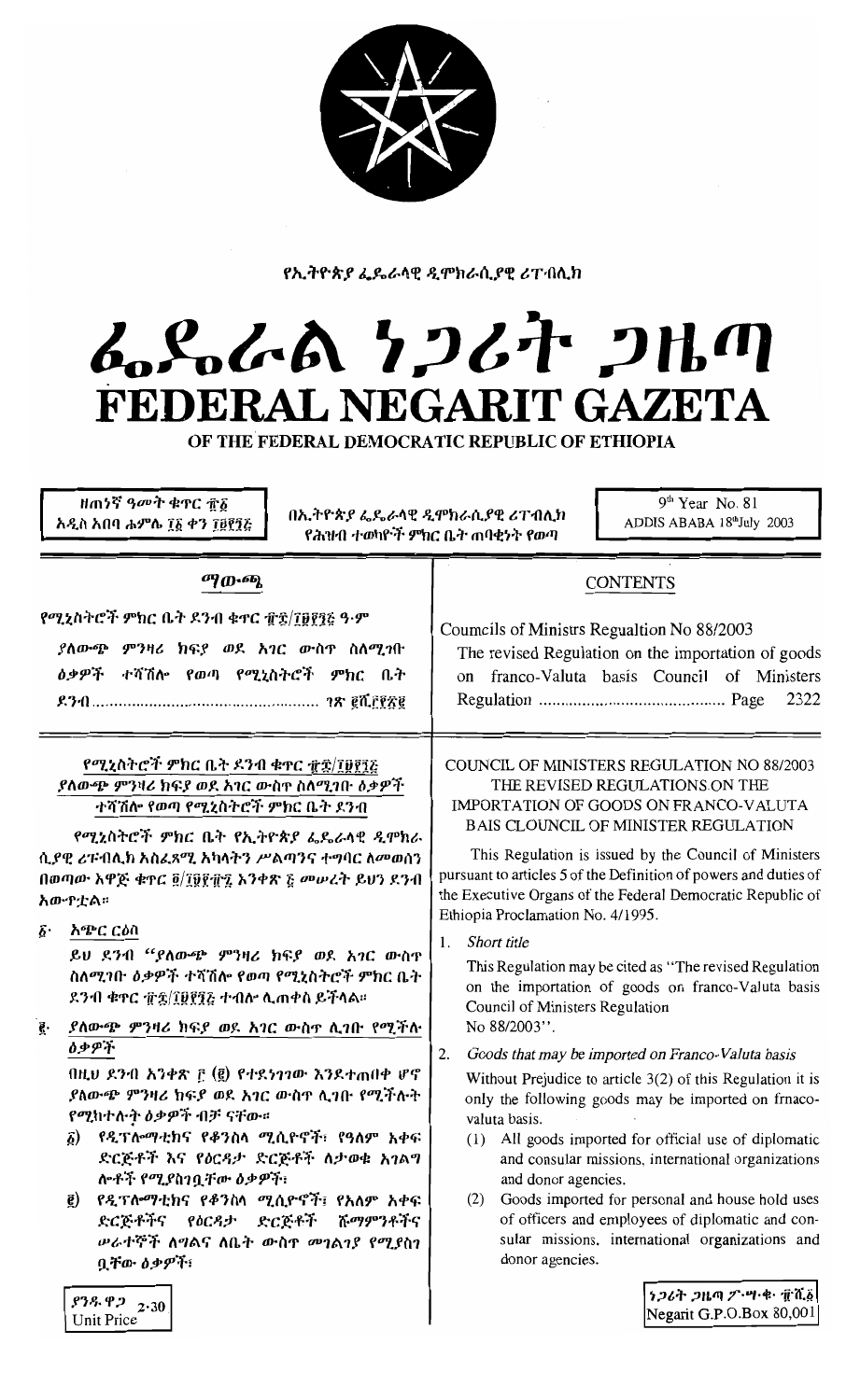- የኢትዮጵያ መንግሥታዊ ባለበጀት መሥሪያ Ê) ቤቶች፣ የሲቪል ማኅበራት በስጦታ፣ በዕርዳታ ወይም በልገሳ የሚያስገቧቸው ከሥራቸው ጋር የተያያዘ ለተግባራቸው አጋዥ ዕቃዎች፣
- የሃይማኖት፣ የትምህርት፣ የሕክምና ወይም የሞያ  $\hat{g}$ ተቋማት ወይም ድርጅቶች ለተቋሞቹ ወይም ለድር ጅቶቹ ተግባራት ብቻ የታቀዱ በስጦታ ወይም በዕርዳታ ከውጭ አገር የሚያስገቧቸው ለንግድ የማይውሱ ዕቃዎች፣
- ለቤተሰብ፣ ለዘመድና ለጓደኛ ከውጭ አገር  $\tilde{L}$ ) በስጦታና በልንሳ የሚንቡ ለንግድ የማይውሉ ተሽ ከርካሪን የማይጨምር የግልና የቤት ውስጥ መገልገ የዎች፣
- በማንኛውም መስክ ላለ *ተመራማሪ አግ*ባብ ካለው  $\hat{a}$ አካል ማስረጃ የሚያቀርብ፣ ከምርምር ሥራው ጋር የተያያዘ በስጦታና በልንሳ የሚንቡ *መግሪያዎች*፣
- በኢትዮጵያ ውስጥ ለመኖር ለመጀመሪያ ጊዜ  $\tilde{v}$ የሚመጡ ግለሰቦች የሚያስገቧቸው ተሽከርካሪን የማይጨምር የግልና የቤት ውስጥ መገልገያዎች፣
- ፰) በልዩ ልዩ ምክንያት ውጭ አገር ቆይተው ጠቅልለው የሚመለሱ ኢትዮጵያው*ያን* እና የኢት ዮጵያ ተወላጅ የሆኑ የውጭ ዜጎች የሚያስገቧቸው የግልና የቤት ውስ**ጥ መገልገ**ያዎች እንዲሁም **ለግል ሥራቸው የሚያውሏቸውና የሚጠቀሙ** ባቸው መሣሪያዎች፣
- *አግ*ባብ ባለው የመንግሥት መሥሪያ ቤት የኢንቨስ  $\vec{v})$ ትመንት ፈቃድ ያገኙ በውጭ አገር በዘላቂነት የሚኖሩ ኢትዮጵያውያን እና የውጭ ዜግነት ያላቸው የኢትዮጵያ ተወላጅ ባለሀብቶች ለኢንቨስ ትመንት ሥራቸው የሚሆን የካፒታል ዕቃ፣ ኖሬ *ዕቃ* እስከ ኮሚሽኒንግ ደረጃ የሚበቃ እና ለግል መገልገያ የሚያስገቧቸው ዕቃዎች፣
- $\hat{I}$ ) በስፖርት በኪነትና በመሳሰሉት ለግለሰቦችና ድርጅቶች የሚላኩ ሽልማቶች፣ ለሽያጭ *ያ*ልመጡ ለስጦታ ብቻ የሚውሉ ዋንጫዎች ሜዳሊያዎች እና ሌሎች ሽልማቶች፣
- *ወ*ደ ውጭ አ*ገ*ር ለሚላኩ *ዕቃዎች* በግብአትነት  $\vec{a}$ የሚያገለግሉ ዕቃዎች እንደ መለያ፣ ዘሮች *እንዲ*ሁም መጠቅለያዎችና እና መያዣዎች *የመሳ*ሰሉ።
- ለሽያጭ ያልመጡ ስጦታዎች፣ የንግድ ናሙናዎች  $\vec{B}$ እና የማስታወቂያ ዕቃዎች፣
- አገር ውስጥ ገብተው የማይቆዩ በተደጋጋሚ ዕቃ TË) *የሚመ*ጣባቸው ኮንቴነሮች፣ ሳ**ዋኖች፣ ጣሳዎ**ች፣ ጠርሙሶች፣ ማድጋዎች እና ሴሎች መያዣዎች፣
- ለአካል ጉዳተኞች የሚመጡ ወይም የሚሳኩ  $\vec{a}$ ለንግድ የማይውሉ ዕቃዎችና መሣሪያዎች፣
- የሎደሉ ወይም ብልሽት ያለባቸውን ዕቃዎች ΪË) *ለመተካት አቅራቢው ከአስመጪው ጋር ባለው* የዋስትና ስምምነት መሠረት የሚገቡ ዕቃዎች፣
- ለአንድ ተቋም መደበኛ ሥራ እና ለግሰለብ ጤና  $\mathbf{u}$ እጅግ አስፈላጊ የሆኑ በአፋጣኝ ሊገቡ ካልቻሉ ሥራው ላይ እንቅፋት የሚፈዋሩ ወይም ሕይወትን አደ*ጋ* ላይ ሲጥሉ የሚችሉ ዕቃዎች፣
- $\mathbf{1}\mathbf{\hat{2}}$ *መንገ*ደኞች ይዘዋቸው የሚመጡት የግል መገልገ ያዎች፣
- በጊዜያዊነት ወደ አገር ገብተው ተመልሰው ï£) የሚወጡ ዕቃዎች።
- (3) Any goods imported by budgeted Ethiopian Government institutions and civic associations related to and supporting their function that are received from abroad as gift, aid and donation;
- (4) Goods imported from abroad as gift or donation that are intended solely and exclusively for religious, education, medical or Professional organizations and institutions not to be offered for sale;
- (5) Personal and house hold goods excluding motor vehicls imported from abroad as gift and donation for family relatives and friend;
- (6) Goods imported as gift or donation to a researcher in any field related to his research activity and who can provide evidence from the appropriate organ;
- (7) Personal and house hold effects, excluding motor vehicles, imported by persons upon first arrival to take up residence in Ethiopia.
- (8) Personal and house hold effects as well as goods and equipment necessary for their livelihood that are imported by Ethiopians and foreign nationals of Ethiopia orgin who have stayed abroad for various reasons.
- (9) Goods imported for investment activities including capital goods and raw materiala adequate up to commissioning stage and for their personal use by Ethiopian and foreign nationals of Ethiopian origin investors who are permanently residing abroad and having license from the appropriate government office;.
- (10) Awards obtained by and sent to individuals and organizations for outstanding achievement and cups, medal and other trophies imported for presentation only and not to be offered for sale;
- Imported goods used for inputs such as lables,  $(11)$ seeds, packages and the like for goods to be exported.
- $(12)$ Gifts, trade samples and advertising materials not imported as merchandise;
- Repeatedly used containers, boxes, tins, bottles,  $(13)$ jars and other packages imported full of any articles liable to a specific rate of duty and being ordinary packages for the goods contained therein;
- $(14)$ Goods imported by or sent to individual specialized for use by disabled and handicapped not to offered for sale;
- Goods imported for the replacement of short  $(15)$ landing or defects accorded by the supplier to the importer under the terms of warranty;
- Goods that are extremely vital and urgently .  $(16)$ needed for the normal operation of an institution or health of a person with out which its function would be obstructed and his survival may be imperilled;
- $(17)$ Personal effects imported by travelers;
- $(18)$ Goods introduced into the country temporarily and subject to reexport.